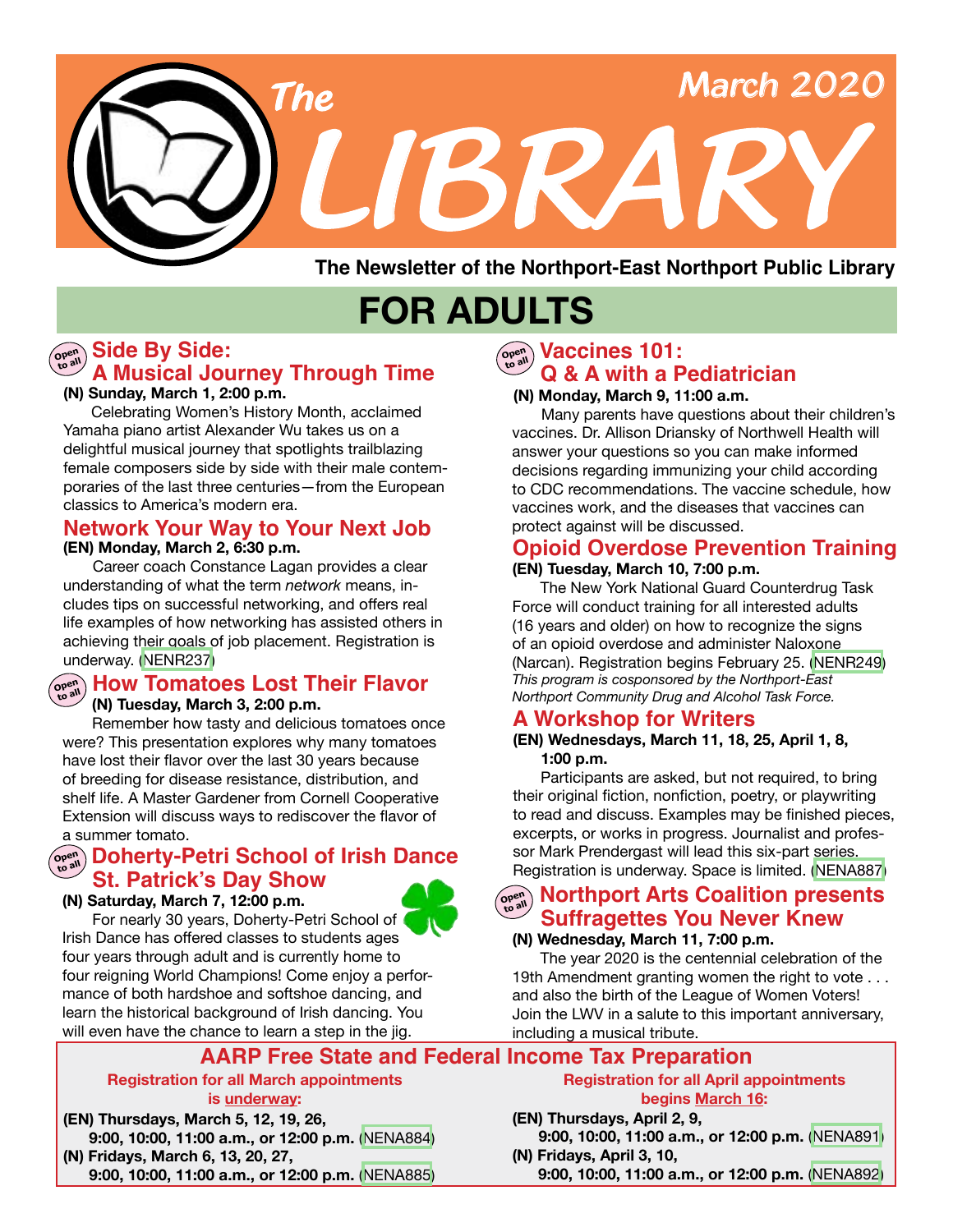- 3 -

### **Computer Classes**

### **Editing Digital Photographs**

# **FOR ADULTS FOR ADULTS**

- 2 -

### **Defensive Driving**

*Please note: These courses promote safe driving and help participants maintain their driving skills. Check with your insurance company about the specific premium and point reductions available to you.*

### **AARP Smart Driver Course**

**(EN) Saturday, March 21, 9:30 a.m.-4:00 p.m.** Applications are available in both library buildings beginning March 2. Fee: \$36

**(N) Mondays, March 23 & 30, 9:30 a.m.-12:30 p.m.**

Registration begins March 2 at the Northport Library only. [\(NENA888\)](https://search.livebrary.com/record=g1097597~S43) Fee: \$20 for AARP members (\$25 for nonmembers) payable to AARP by check or money order only at registration.

### **SeniorNet: Google—**

#### **(N) Saturdays, March 14, 21, 28, 9:30 a.m.**

 This fun, spirited class is designed for anyone who wants to dance, exercise, and experience the thrill of Zumba fitness from the safety of a chair. You will move to exciting rhythms and World Music and get a full body workout. Bring a water bottle and get ready to boogie! Registration begins March 2. ([NENA893](https://search.livebrary.com/record=g1097961~S43)) As with all exercise programs, please check with your healthcare provider before registering.

### **Zumba Gold Chair**

#### *Knives Out* **Fridays, (N) March 20, and (EN) March 27, 2:00 p.m.**

A detective investigates the death of the patriarch of an eccentric, combative family. Rated PG-13. 130 min.

### **Friday Movies**

*A Beautiful Day in the Neighborhood* **Fridays, (N) March 6, and (EN) March 13, 2:00 p.m.** 

Based on the true story of the friendship between Fred Rogers and journalist Lloyd Vogel. Rated PG. 109 min.

*Closed captioning will be displayed.*

**On**

#### **(N) Sunday, March 15, 2:00 p.m.**

Savvy Sightseer Jeanne Schnupp will prepare a selection of Irish dishes from her illustrated cookbook. While you savor samples of chocolate pecan cake, orange hazelnut scones, and Irish soda bread (from a family recipe passed down through generations), you will be guided on a photo display tour of the Emerald Isle. Recipes will be provided to take home. Registration begins March 2. ([NENA894](https://search.livebrary.com/record=g1098010~S43))

#### **Hands Introduction to Windows 10**

#### **(N) Tuesday, March 10, 2:00 p.m.**

Did you know that Google offers services beyond simply searching the Internet? Join us for a demonstration of Google Docs, Google Translate, video, maps, and Google Arts & Culture. Registration is underway. ([NENC338](https://search.livebrary.com/record=g1079562~S43))

> Registration begins March 28 at the Northport Library only. [\(NENA897\)](https://search.livebrary.com/record=g1097982~S43) Fee: \$20 for AARP members (\$25 for nonmembers) payable to AARP by check or money order only at registration.

### $\left(\begin{smallmatrix} \mathsf{open} \ \mathsf{open} \end{smallmatrix}\right)$  The Real Fosse/Verdon  $\dots$ **and All That Jazz**

#### **(EN) Wednesday, March 18, 7:00 p.m.**

 Gain an understanding of the Microsoft Windows 10 operating system. Learn how to use the desktop, files, folders, and applications. Experience using the Start menu, Help, Search, and other functions. Registration is underway. ([NENC339](https://search.livebrary.com/record=g1066488~S43))

**(EN) Wednesday, March 11,**

 **10:00, 10:30, 11:00, or 11:30 a.m.** ([NENA899\)](https://search.livebrary.com/record=g1098034~S43) **(N) Tuesday, March 17,**

 **9:30, 10:00, 10:30, or 11:00 a.m.** [\(NENA900](https://search.livebrary.com/record=g1098036~S43)) A volunteer from (HIICAP) will answer questions about Medicare and supplementary insurance. Registration begins March 2.

It takes about three seconds to form a first impression. During that time an interviewer will react to your clothing, grooming, posture, handshake, facial expressions, and body language. Learn how to project a positive image in this interactive workshop led by human resources expert and author Diane Arthur. Registration begins March 2. ([NENR238\)](https://search.livebrary.com/record=g1097539~S43)

### **Medicare Counseling**

#### **(N) Wednesday, March 25, 7:00 p.m.**

#### **Cinema at the Library:** *Parasite* **Open**

 Learn how to use iCloud for storing your videos, documents, music, apps, and more. Bring your iPad or iPhone, or just come and listen. Registration is underway. [\(NENC340\)](https://search.livebrary.com/record=g1078129~S43)

### **Foods to Travel By: The Tastes & Sights of Ireland**



#### **(N) Thursday, March 12, 11:00 a.m.**

 **(N) Wednesday, March 4, 6:30 p.m.** Join Cinema Arts Center co-director Dylan Skolnick to view and discuss Best Picture Oscar winner, *Parasite*. All unemployed, Ki-taek and his family take peculiar interest in the wealthy and glamorous Parks, and get entangled in an unexpected incident. Rated R. 132 min. **to all**



 Last year's FX television series *Fosse/Verdon* introduced new generations to the remarkable show business team of director/choreographer Bob Fosse and dancer/actress/wife/muse Gwen Verdon. But there are no substitutes for the originals! Join film historian Max Alvarez for this exhilarating tribute to the real Fosse and Verdon, including selections from some of the film versions of their collaborations.

#### **(EN) Friday, March 20, 7:00 p.m.**

 Enjoy the sounds of Abe Ovadia as he reimagines The American Songbook. A graduate of both Berklee College of Music and New York's University's highly acclaimed jazz performance program, Mr. Ovadia has been described by Musicvox Guitars as a "jazz virtuoso, one of the most imaginative guitarists of our time."

### **Truth Be Told**

### **Page Turners**

**(N) Thursday, March 19, 2:00 p.m.**  *Where the Crawdads Sing* by Delia Owens.

#### **(N) Thursday, March 5, 7:00 p.m.**

 *The Glass Universe: How the Ladies of the Harvard Observatory Took the Measure of the Stars* by Dava Sobel.

**(N) Monday, March 30, 7:00 p.m.**  *Daisy Jones and the Six* by Taylor Jenkins Reid.

#### **Novel Ideas**

### **Short Story Central**

**(N) Tuesday, April 14, 7:00 p.m.** Story selections will be available for pick up beginning March 1.



#### **(N) Saturday, April 18, 9:30 a.m.-4:00 p.m.**

#### **Fireside Friday: Reimagining Open to all The American Songbook with Jazz Guitarist Abe Ovadia**

#### **Open to all (EN) Friday, March 20, 3:30 p.m. Osteoporosis in Men and Women**

 Dr. Frank Bonura is the Director of Menopausal Health and The Osteoporosis Programs at St. Catherine of Siena Medical Center—divisions of Siena Women's Health. He will discuss prevention, diagnosis, and treatment options for osteoporosis in both men and women.

 **(N) Monday, March 16, 11:00 a.m.** Film historian Larry Wolff presents a lecture on the wildest, funniest, most starstudded and exhausting comedy ever filmed! Hear some of the antics that went on behind the camera, view a memorabilia display, and enjoy a full-length screening of this epic movie. Rated G. 161 min.



## **Open to all It's a Mad, Mad, Mad, Mad World**

### **Beyond the Resume**

#### **(N) Monday, March 23, 7:00 p.m.**

### **Introduction to iCloud for iPad and iPhone**

 **(N) Saturday, March 28, 9:30 a.m.-12:30 p.m.** *William J. Brosnan Building parking lot, across from Northport Library (rain or shine)*

**Britain's Modern Monarchy** by A Shred Away. **Limit:** 3 boxes or bags. **Acceptable** Bring your **personal** documents to be shredded **items:** bills, bank statements, receipts, medical, insurance, and tax records. **Prohibited items:** plastic, wet paper, metal, books, CDs, credit cards, film, photographs. This service is available on a first come, first served basis and will end at 12:30 p.m. (or when the truck is full).

**Open to all Wednesday, March 4 (N) 9:30-10:30 a.m., and (EN) 11:00 a.m.-12:00 p.m.**

#### **Open to all (N) Tuesday, March 31, 1:00 p.m. Expanding the Eyes of History**

 Join American Historical Association National College Distinguished Teacher of the Year Michael D'Innocenzo in this first of four monthly lectures highlighting topics in American history. This session will address "How Revolutionary *Was* the American Revolution?" Suggested readings and talking points will be provided, and questions and comments from participants are encouraged.

#### **(EN) Tuesday, March 3, 7:00 p.m.**

Learn how to edit a digital photograph using a Windows program. Review cropping, resizing, red-eye correction, and other editing techniques. Registration is underway. [\(NENC337\)](https://search.livebrary.com/record=g1090159~S43)

**On**

### **More Than Just a Search Engine**

**(EN) Tuesdays, March 24 and 31, 6:00-9:00 p.m.** (must attend both sessions)

### **Youth Mental Health First Aid**

### **All About Streaming Services**

Youth Mental Health First Aid teaches you how to identify, understand, and respond to signs of mental illness and substance use disorders. This 6-hour training gives parents/guardians and adults who work with youth the skills to reach out and provide initial support to adolescents ages 12-18 who may be developing a mental health or substance use problem, and help connect them to the appropriate care. Registration begins March 3. ([NENR250\)](https://search.livebrary.com/record=g1098408~S43) *This event is cosponsored by the Northport-East Northport Community Drug and Alcohol Task Force.*

### $\left(\begin{smallmatrix} \mathsf{O}\mathsf{P}^{\mathsf{on}} \\ \mathsf{O}\mathsf{P}^{\mathsf{on}} \end{smallmatrix}\right)$  Document Shredding

#### **(N) Tuesday, March 31, 7:00 p.m.**

 Learn how to access TV or movies without a cable provider by using Internet-based streaming services. Registration is underway. ([NENC341](https://search.livebrary.com/record=g1091715~S43))

*Book Groups*



**(N) Saturday, April 11, 9:30 a.m.-4:00 p.m.** Applications are available in both library buildings beginning March 21. Fee: \$36

### **Blood Pressure Check**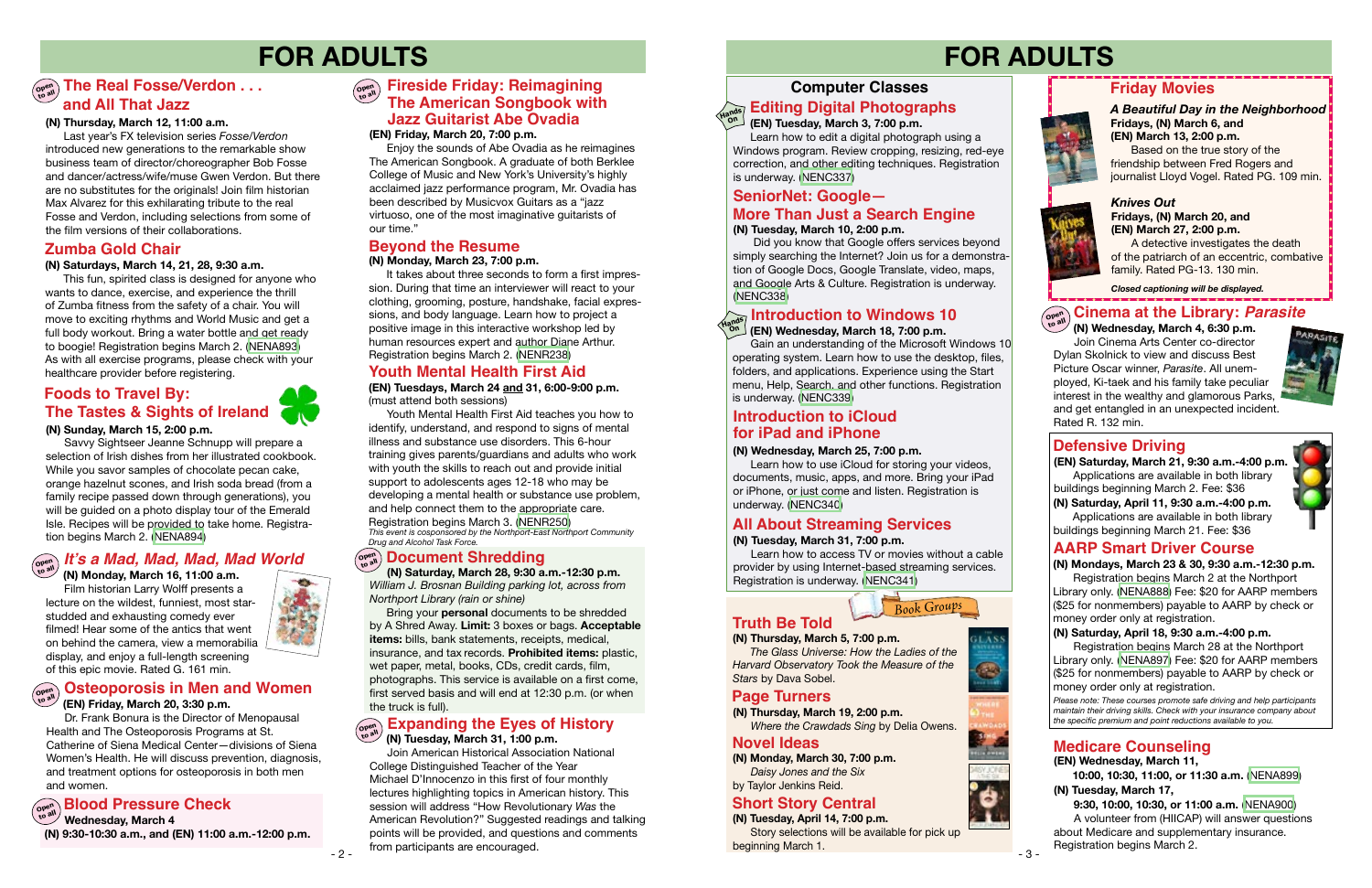### **Physical Space**

social cohesion among members of our community. Libraries are places for culture and companionship – achieved **Language**  The Library's physical space is just one of the factors which makes the Library critical to social infrastructure. The Library's extensive programming upholds a principled commitment to acceptance and inclusivity and fosters through programs, activities and classes.

Libraries serve all ages. They introduce infants to stories, provide a haven for teens, and for many, the Library is the only place to interact with people from other generations and to be part of a diverse and robust community. The physical space provided by the Library fosters shared activities and builds essential support networks.

To ensure that the Library will continue to be able to provide the community with the physical space it needs, investment in maintaining the facilities will continue. In 2019, the East Northport HVAC system was upgraded. In Northport, the retaining wall was replaced to provide safe emergency egress from the lower level and needed structural support for the parking lot. In 2020, the roof on the Northport building will be replaced. Forethought of and planning for these needs enabled the Library to secure both New York State Construction Grants and funds reserved for capital improvements to support these projects and eliminate the need to request bond funding.

This budget proposal reflects the Library Board's long-standing commitment to provide exceptional Library Service to the community. As dedicated stewards, we have carefully and thoroughly evaluated each component of the budget to effectively allocate resources in support of the Library's mission to inform, educate and culturally enrich the residents of all ages of the district through the selection, organization, promotion and dissemination of all forms of expression. This budget proposal ensures the continuation of our standard of excellence while complying with the property tax levy limit set by New York State.

 The Library's annual vote will be for two purposes: to vote on the Library budget for 2020/2021 and to elect one trustee whose term will commence on July 1, 2020 as a result of the expiration of the term of office presently held by Georganne White.

*Important Voting Facts:*

### **Public Information Meeting —**

 Tuesday, March 24, 7:30 p.m. Northport Library Community Room

 If you have not voted within four years in a general, school, or library election, registration is required. You need to register prior to March 27 in person or by mail with the Suffolk County Board of Elections in Yaphank. Applications are available in both library buildings. Registration for only library and school district elections may be made in person prior to March 27 at the office of the School District Clerk, 158 Laurel Avenue, Northport, Monday through Friday from 8:00 a.m. to 4:00 p.m. any day that school is in session.

> - 4 - Margaret Hartough Judith Bensimon Jacqueline Elsas Elizabeth McGrail **Library Board of Trustees** Georganne White, Chairperson



#### **Absentee Ballot Applications are available in both library buildings.**



## **Annual Library Vote**

### **Tuesday, April 7, 2020 9:00 a.m.-9:00 p.m.**

- **Who Can Vote —** Anyone who is
- 1. at least 18 years of age;
- 2. a citizen of the United States;
- 3. a resident of the Northport-East Northport School District for at least 30 days;
- 4. registered to vote.

# **Library Activities 2019**

### **Proposed Library Operating Budget 2020/2021**

|                                                                                  | <b>APPROVED</b><br><b>BUDGET</b><br>2019/2020 | <b>PROPOSED</b><br><b>BUDGET</b><br>2020/2021 |
|----------------------------------------------------------------------------------|-----------------------------------------------|-----------------------------------------------|
| <b>LIBRARY MATERIALS &amp; PROGRAMS</b>                                          |                                               |                                               |
| <b>Books, Periodicals &amp; Electronic Resources</b>                             | 438,000                                       | 475,500                                       |
| DVDs, CDs, Audiobooks                                                            | 125,600                                       | 139,100                                       |
| Adult, Young Adult & Children's Programming                                      | 142,800                                       | 157,400                                       |
| <b>LIBRARY OPERATIONS</b>                                                        |                                               |                                               |
| <b>Computer Hardware &amp; Software</b>                                          | 128,400                                       | 118,800                                       |
| <b>Online Public Access Catalog &amp; Circulation Control</b>                    | 51,700                                        | 50,800                                        |
| <b>Telecommunications</b>                                                        | 46,500                                        | 47,900                                        |
| Equipment                                                                        | 47,900                                        | 59,200                                        |
| <b>Office &amp; Library Supplies</b>                                             | 43,300                                        | 46,000                                        |
| Café Supplies, NYS Sales Tax                                                     | 65,300                                        | 53,700                                        |
| <b>Printing &amp; Postage</b>                                                    | 65,800                                        | 73,800                                        |
| <b>Professional Development &amp; Training</b>                                   | 30,900                                        | 35,100                                        |
| <b>Accounting &amp; Legal Fees</b>                                               | 89,900                                        | 90,400                                        |
| <b>SCLS Plan of Service Participation</b>                                        | 76,800                                        | 75,300                                        |
| <b>LIBRARY BUILDINGS &amp; MAINTENANCE</b>                                       | 116,800                                       |                                               |
| <b>Fuels &amp; Utilities</b>                                                     | 71,500                                        | 119,700<br>63,000                             |
| <b>Facilities Repairs &amp; Improvements</b>                                     | 27,300                                        | 25,700                                        |
| <b>Maintenance Supplies</b><br><b>Building &amp; Equipment Service Contracts</b> | 239,700                                       | 233,300                                       |
| <b>Insurance</b>                                                                 | 140,900                                       | 138,500                                       |
| <b>EMPLOYEE SALARIES</b>                                                         |                                               |                                               |
| <b>Sunday &amp; Holiday</b>                                                      | 171,900                                       | 177,800                                       |
| <b>Professional</b>                                                              | 2,786,400                                     | 2,837,600                                     |
| Clerical/Technical, Café & Library Pages                                         | 2,138,700                                     | 2,191,300                                     |
| <b>Custodial &amp; Security</b>                                                  | 510,600                                       | 520,000                                       |
| <b>MANDATED &amp; EMPLOYEE BENEFITS</b>                                          |                                               |                                               |
| <b>Social Security</b>                                                           | 424,600                                       | 433,300                                       |
| <b>Retirement, Deferred Compensation</b>                                         | 768,000                                       | 779,800                                       |
| Health Insurance, Disability & Group Life                                        | 1,135,600                                     | 1,129,100                                     |
| <b>CAPITAL &amp; TECHNOLOGICAL IMPROVEMENTS</b>                                  | 266,200                                       | 235,400                                       |
| <b>TOTAL EXPENDITURES</b>                                                        | 10,151,100                                    | 10,307,500                                    |
| <b>ANTICIPATED REVENUE</b>                                                       |                                               |                                               |
| <b>Fines &amp; Fees</b>                                                          | 31,600                                        | 30,900                                        |
| <b>Interest, Library System Grant</b>                                            | 37,000                                        | 62,000                                        |
| Café                                                                             | 70,000                                        | 63,300                                        |
| <b>Unrestricted Fund Appropriation</b>                                           | 0                                             | 0                                             |
| <b>TOTAL REVENUE</b>                                                             | 138,600                                       | 156,200                                       |
| <b>TOTAL TO BE RAISED BY TAXATION</b>                                            | 10,012,500                                    | 10,151,300*                                   |
|                                                                                  |                                               |                                               |

 **\*This amount is less than the property tax levy limit set by New York State for our Library.**

**22,341** residents in the community have Library cards

**402,448** visits were made to the Library

**5,610** visits were made to the Library Courtyard

The Library has  **93,825** books for adults  **79,483** books for children  **59,274** DVDs, compact discs, audiobooks, video games, and Playaways

Our programs entertained, educated, and enriched **12,532** adults  **2,138** teens **17,150** children

**133,184** reference questions were answered  **67,134** asked by adults  **6,099** asked by teens  **59,951** asked by children

**427,052** items were checked out

**67,652** items were interlibrary loaned

**68,948** items were downloaded

**148,342** patrons used the Library's Internet access

**15,170** patrons used the Library's computer software

**37,029** items were purchased from the Library Café

**505,467** visits were made to the Library website and social media

#### **EMPL**

#### **MAND**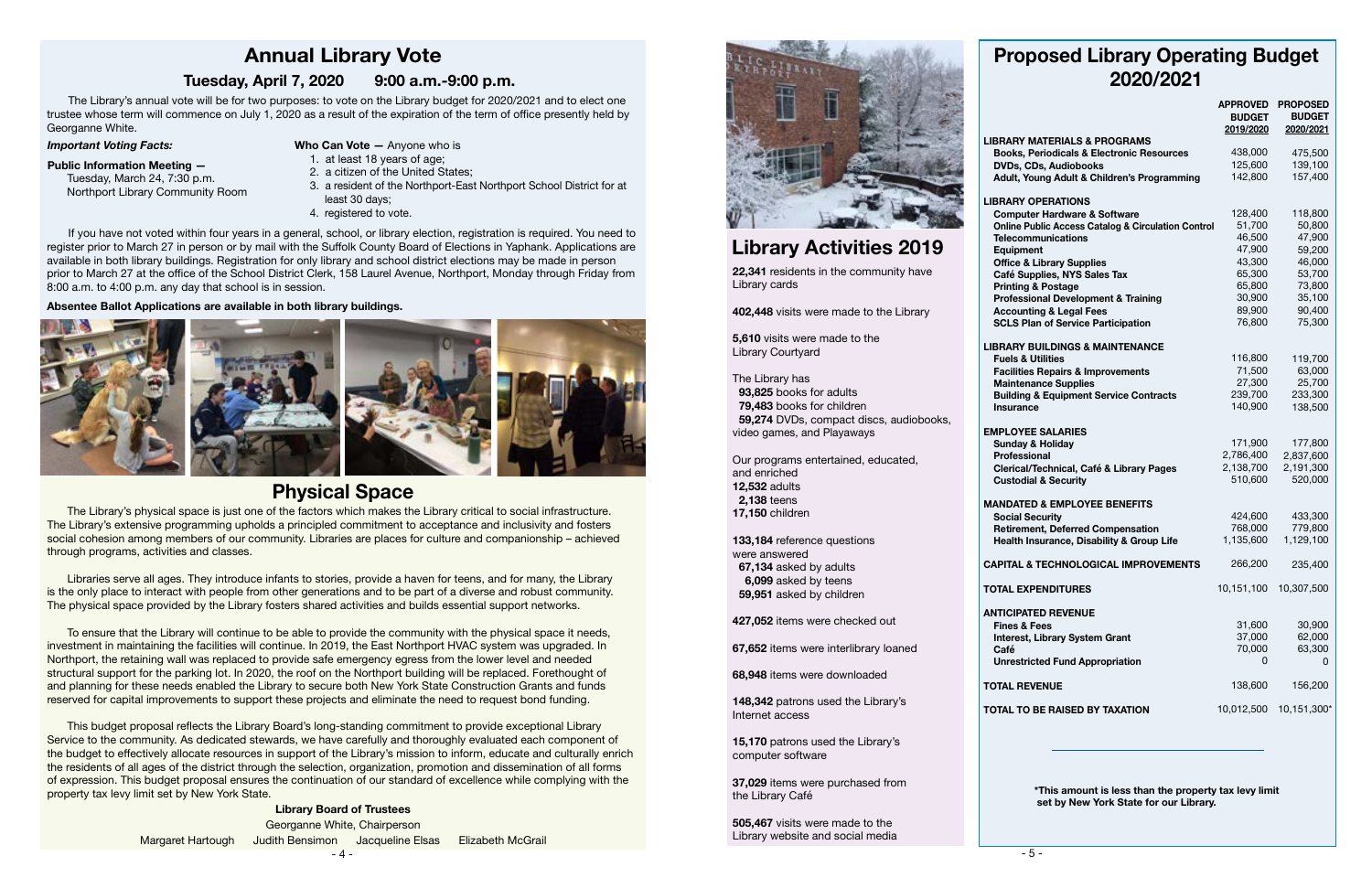# **FOR CHILDREN**





#### **(N) Friday, March 20, 7:30-8:45 p.m.**

 Do you love to write? Join fellow writers to discuss your ideas and get feedback on your work. New members are always welcome. ([NENY678](https://search.livebrary.com/record=g1097949~S43))

**Registration for Teen Programs and Volunteer Opportunities begins March 3.**

> Be the first to read advance copies of new books and participate in informal book discussions. The club meets monthly. New members are always welcome. (60 min.)

# **FOR TEENS**

#### **Teen Writers Workshop**

**(N) Friday, March 13, 7:00-8:30 p.m.**

 Come join our monthly Friday night teen program where we try different snacks and beverages from around the world. This month we will explore Irish food. [\(NENY676\)](https://search.livebrary.com/record=g1097752~S43)

This independent program encourages the development of your child's early literacy skills with stories, songs, and more. (40 min.) [\(NENJ904](https://search.livebrary.com/record=g1095299~S43))

#### **Snack Around the World: Ireland**

#### **Teen Volunteer Opportunities**

*Open to students in grades 7-12* You may choose one volunteer opportunity in addition to Teen Advisory Board and Newbery Club Volunteers.

#### **(N) Wednesday, March 11, 7:00-8:00 p.m.**

 Our philosophy club is a great opportunity for teens to delve into life's big questions in an enthusiastic atmosphere of free thinking, energetic exchange, and unique perspectives. ([NENY675](https://search.livebrary.com/record=g1097749~S43))

#### **Socrates Café**

**(EN) Tuesdays, March 31, April 7, 21, 28, 1:00 p.m.**  *Children 4-5 years; independent*

#### **(N) Tuesday, March 31, 7:00 p.m.** *Children in grades 4 years and up*  **in**

#### **Preschool Storytime**

#### **(N) Thursday, March 26, 10:00 a.m.**

*Children 1-4 years with adult; siblings welcome* Enjoy exploring a variety of blocks while working together to erect creative family structures. (45 min.)

#### **(N) Friday, March 20, 6:30. 6:45, 7:00 or 7:15 p.m.**  *Children in grades 1-5*

 Fetch a good book and sign up for a 15-minute reading session with a certified therapy dog. Registration begins March 5. [\(NENJ913\)](https://search.livebrary.com/record=g1095729~S43)

#### **Paws to Read**

#### **Teen Advisory Board:**

#### **(N) Wednesday, March 18, 7:00-8:15 p.m.**

 Join local beekeeper Gerald Raffa as he talks about caring for bees, finding bees, bee hierarchy, and the loss of bees throughout the world. [\(NENY680\)](https://search.livebrary.com/record=g1097771~S43)

#### **Buzz of the Beekeeper**

#### **Newbery Club Volunteers**

**(N) Tuesday, March 31, 7:00-8:00 p.m.** Be the first to read advance copies of new books and participate in informal book discussions. [\(NENY686\)](https://search.livebrary.com/record=g1097787~S43)

If you love Nintendo, you will not want to miss this monthly meet up. This month we will be playing Animal Crossing. [\(NENY679\)](https://search.livebrary.com/record=g1097770~S43)

#### **March Madness Volunteers**

**(N) Monday, March 23, 2:45-5:00 p.m.** Assist children as they paint on canvas in a March madness theme. ([NENY682](https://search.livebrary.com/record=g1097781~S43))

**(N) Thursday, March 19, 6:45-8:00 p.m.** 

 Earn volunteer credit as you help children play chess. A basic knowledge of the game is required. [\(NENY681\)](https://search.livebrary.com/record=g1097772~S43)

> Your child will have fun completing an obstacle course of tunnels, scooters, and more in this program that focuses on the development of motor skills through play and movement. (60 min.) Registration is underway. [\(NENJ899\)](https://search.livebrary.com/record=g1096197~S43)

#### **Chess Club Volunteers**

#### **(N) Monday, March 23, 3:00 p.m.**

*Children in grades 3-5*

 Join in the March Madness fun by designing your own canvas. We will personalize the canvas by making your initials look like a basketball. (45 min.) Registration begins March 9. [\(NENJ914\)](https://search.livebrary.com/record=g1096341~S43)

### **Block Party!**

#### **March Madness Canvas**

*Stop by the Library and pick up the March bookmark by Giovanni DeMarco. A reading list compiled by Children's Librarians is on the back.*





#### **Moms' Group**

**(EN) Wednesdays, March 25, April 1, 8, 22, 29, 10:00 a.m.** *Children birth-3 years with mother; siblings welcome*

 Led by a trained facilitator, this weekly discussion will introduce various topics and activities that celebrate and explore motherhood while your children play with toys beside you. (90 min.) Due to the unique nature of this program, we will not be able to accommodate drop-ins. Registration begins March 5. ([NENJ903](https://search.livebrary.com/record=g1096104~S43))

**Have fun with Molly Mouse. Sing songs and rhymes** while using scarves, bells, balls, and more. (30 min.)

**(N) Wednesday, March 4, 7:00-8:00 p.m.** ([NENY672](https://search.livebrary.com/record=g1097569~S43))

**(N) Wednesday, March 25, 7:00-8:00 p.m.** [\(NENY673\)](https://search.livebrary.com/record=g1097570~S43) Take a break from your homework and learn how to make cute animals out of yarn pom-poms.

#### **Chill Out and Create: Pom-Pom Animals**

#### **(N) Saturday, March 7, 2:00-3:30 p.m.**

 Do you love to play Magic the Gathering? Bring your favorite deck to the Library to battle fellow teens in one-on-one duels. Prizes will be awarded! [\(NENY674\)](https://search.livebrary.com/record=g1097575~S43)

#### **SAT Preparation Workshop** *\*Open to students in grades 10-12*

### **Magic the Gathering Tournament**

#### **(N) Sunday, March 15, 1:30-3:30 p.m.**

 Do you love tabletop RPGs, or are you looking to learn the basics of Dungeons & Dragons? Come join your friends in this fun D & D quest to search for treasure in a rocky island ruled by ancient Celtic beasts. ([NENY677](https://search.livebrary.com/record=g1097768~S43))

### **Dungeons & Dragons Lite:**

### **Celtic Island of Hy-Brasil**

#### **Nintendo Night: Animal Crossing**

#### **(N) Friday, March 27, 7:00-8:30 p.m.**

Parents and their children will take part in a discussion of *Lawn Boy* by Newbery Honor-

#### **The Great Playdate Volunteers**

#### **(N) Saturday, March 28, 1:45-3:15 p.m.**

 Volunteers will assist children building creations with various materials. [\(NENY683\)](https://search.livebrary.com/record=g1097782~S43)

**(EN) Tuesday, March 10, 7:00-8:00 p.m.** ([NENY684](https://search.livebrary.com/record=g1097783~S43)) **(EN) Saturday, March 21, 2:00-3:00 p.m.** ([NENY685](https://search.livebrary.com/record=g1097784~S43))

 Make pom-pom coasters that will be donated to senior living residents.

#### **Pom-Pom Coaster Volunteers**

 **(N & EN) Fridays, March 6, 13, 20, 27, 10:00 a.m.** *Children birth-5 years with adult; siblings welcome* Pop in for this drop-in storytime. We'll read stories, sing songs, share rhymes and fingerplays, and have fun in this interactive program. (30 min.)

### **drop in Books a Poppin'**

#### **Motor Skills Mashup**

**(N) Tuesday, March 10, 10:00 a.m.** *Children 18-36 months with adult; siblings welcome*

Registration for Children's and Teen Programs is limited to Northport-East Northport Public Library cardholders. Preference is given to NENPL cardholders for Adult programs and Children's drop-in programs.

#### **Baby Signing Time**

#### **(N) Thursday, March 19, 10:00 a.m.**

*Children birth-23 months with adult; siblings welcome* Learn some basic signs with your baby to enhance their developing communication skills. (45 min.) Registration begins March 5. [\(NENJ911\)](https://search.livebrary.com/record=g1096345~S43)

#### **in (N) Thursday, March 19, 7:00 p.m.**

*Children in grades 2-6*

### **drop Chess Club**

Chess is a fun yet scholarly game that enhances thinking, inquiry, risk, reflection, and open-mindedness. Players may enter a raffle for a chess set made using the Library's 3D printer! (45 min.)

#### *Open to students in grades 8-12*

# **FOR CHILDREN**

Students can prepare for the SAT exams with teachers Jason Bernstein and Jay Berger. A nonrefundable check for \$114 payable to the Northport-East Northport Public Library must be paid within 3 days of registration. Payment includes the workbook for the SAT exam. **Your class placement is not complete until payment is received.**

**(N) Thursdays, March 26, April 2, 23, 30, 6:15-8:45 p.m. Registration begins March 5.** ([NENY687](https://search.livebrary.com/record=g1097950~S43))

**Registration for the following Series Programs begins March 5. (***One series program per child please***)** 

#### **(EN) Mondays, March 23, 30, April 6,**

**10:00 a.m.** ([NENJ901](https://search.livebrary.com/record=g1096679~S43)) **or 11:00 a.m.** [\(NENJ902\)](https://search.livebrary.com/record=g1096682~S43) *Children 1-3 years with adult; siblings welcome*

### **Sing and Play**

### **Time for Tots**

#### **(N) Tuesdays, March 17, 24, 31, 10:00 a.m.**

*Children 2-5 years with adult; siblings welcome* **Enjoy fun and educational activities designed to** encourage early reading, math, and school readiness skills. (60 min.) [\(NENJ900\)](https://search.livebrary.com/record=g1095292~S43)

 **(EN) Tuesday, March 10, 7:00 p.m.**

*Children birth-5 years with adult; siblings welcome* Brilli-*ant*! Excell-*ant*! Exuber-*ant*! Come enjoy an evening of song, dance, and stories, and leave with a perman-*ant* smile! (30 min.)

### **drop Ants Go Marching Storytime in**

#### **Babies Boogie**

#### **(EN) Monday, March 16, 10:00 a.m.**

*Children 6-23 months with adult; siblings welcome* Your little musician will be singing and dancing and keeping the beat with musical instruments. (45 min.)

Registration begins March 5. [\(NENJ909\)](https://search.livebrary.com/record=g1096670~S43)

#### **Toddlers Tango**

#### **(EN) Monday, March 16, 11:00 a.m.**

*Children 2-4 years with adult; siblings welcome* Clap your hands and stomp your feet in this highenergy music and movement program. (45 min.) Registration begins March 5. [\(NENJ910\)](https://search.livebrary.com/record=g1096671~S43)

 The **Great Playdate** is celebrated at libraries across Suffolk County. Bring your friends or meet new ones, and have fun building together with various materials. (60 min.)

#### **(N) Sunday, March 29, 2:00 p.m.** *Children in grades K-5; adults and siblings welcome*

#### **The Lion, the Witch, and the Wardrobe**

 Voyage to Narnia with the Traveling Lantern Theatre Company in this lavish stage production of the C.S. Lewis classic story. (45 min.) Registration begins March 9. ([NENJ916](https://search.livebrary.com/record=g1097371~S43))

### $\frac{1}{2}$  Newbery Club

#### **The Great Playdate drop**

#### **(N) Saturday, March 28, 2:00 p.m.**  *Children 4 years and up with adult; siblings welcome* **in**

**(N) Tuesday, April 14, 7:00 p.m.** *Children in grades 4-6 with adult*

winning author Gary Paulsen. After you register, please pick up a copy of the book in the Children's Room to add to your personal library. (60 min.) Registration begins March 5. [\(NENJ920\)](https://search.livebrary.com/record=g1096275~S43)

#### **Open for Discussion: Lawn Boy**